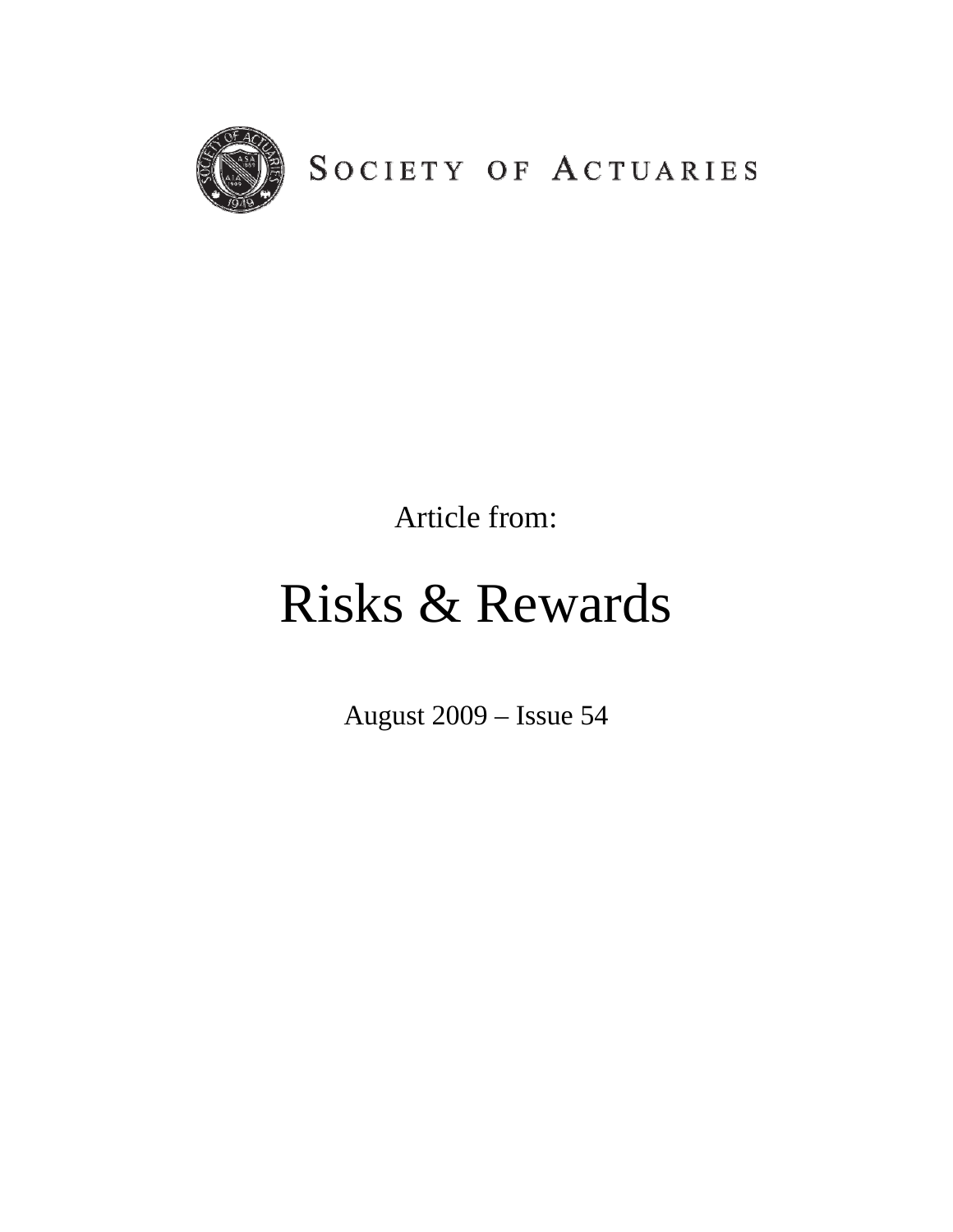

# STABLE VALUE RE-EXAMINED

*By Paul J. Donahue1*

n a 2006 law journal article,<sup>2</sup> I argued based on quantitative analysis that stable value was superior to money market as the "income producing, low risk, liquid fund" required for participant-directed plans.<sup>3</sup> In this a n a 2006 law journal article,<sup>2</sup> I argued based on quantitative analysis that stable value was superior to money market as the "income producing, low risk, liquid fund" required for conclusion has held up through the period of market turbulence that has overall so adversely affected the value of participants' defined contribution (DC) account values.

According to a survey reported in the *Los Angeles Times*, participant 401(k) balances declined by 27.5 percent during 2008.4 In 2008, the return on a stable value fund was 4.2 percent,<sup>5</sup> while that for the average retail money market mutual fund was 2.0 percent.<sup>6</sup> Participants with DC assets invested in stable value have every reason to be grateful to their employers for making it available. Obviously, returns during a single year of economic crisis are not a sound basis on which to draw conclusions about an asset class intended for use for retirement savings. However, I believe for many reasons that such a year provides a good reason first of all to revisit the comparison between stable value and money market, and secondly to discuss dispersion among stable value managers compared to that among other fixed-income managers.

#### *OVERVIEW OF STABLE VALUE*

Stable value must be considered a triumph of financial engi-

neering. Stable value has been designed to offer DC plan participants the greatest yield consistent with protection of principal possible in the benefit plan environment. A DC pension plan is intended to accumulate funds for retirement over a long period. In an employee benefit plan, there will not usually be any other principal protected option in which a participant can invest. Plan provisions will restrict a participant's access to funds. Even when a plan permits a withdrawal, there may be tax disincentives to withdrawal that are significant. Taken together, these features mean that a stable value manager can plan on retaining the assets longer, and can invest the funds with an expectation that demands for cash will be less, and less volatile, than one would expect for a money market fund. A stable value wrap contract, required as a core element of all stable value offerings, assures that whatever liquidity is needed will be available.

These features mean that stable value returns will normally exceed those for money market funds. Unlike money market funds, which are governed by regulations meant to allow them to meet demands for cash that can arise for any reason, unconstrained by the restrictions of a pension plan or tax considerations, stable value shapes its investment policy to recognize the liquidity restraints imposed on DC plan participants by plan design and tax law. Simply put, money market may provide

- 1 Paul Donahue is an FSA, CFA and member of the New York bar. He works in the law department of MetLife, supporting Stable Value and other funding products. He can be reached at *pdonahue@metlife.com.*
- 2 PAUL J DONAHUE, *Plan Sponsor Fiduciary Duty for the Selection of Options in Participant-Directed Defined Contribution Plans and the Choice between Stable Value and Money Market,* 39:1 AKRON L. REV. 9 (2006) [hereinafter "SV and MM"). 3 *Ibid.,* at 18.
- 4 *http://latimesblogs.latimes.com/money\_co/2009/01/401k-wall-stree.html*
- 5 All calculations based on returns for Stable Value are derived from monthly return data from the Hueler Analytics Stable Value Pooled Fund Index. I am very grateful for the willingness of Heuler Companies, especially to Kelly Hueler and Kathleen Schillo, to provide me with, and allow me to use for my work on this article, Hueler Index data. The returns are net 40 bps annually as an estimate of fees. In general, pooled funds are used more by smaller plans and have higher expenses than the Stable Value options of larger plans, so that that returns for all Stable Value plans are likely higher than the Pooled Fund Index returns. This means that the statistics displayed are conservative as illustrations for Stable Value in the aggregate
- 6 All calculations based on returns for money market are derived from monthly return data from an Imoneynet return series for retail mutual funds.
- 7 I discuss this topic in more detail in SV and MM, at 23-27.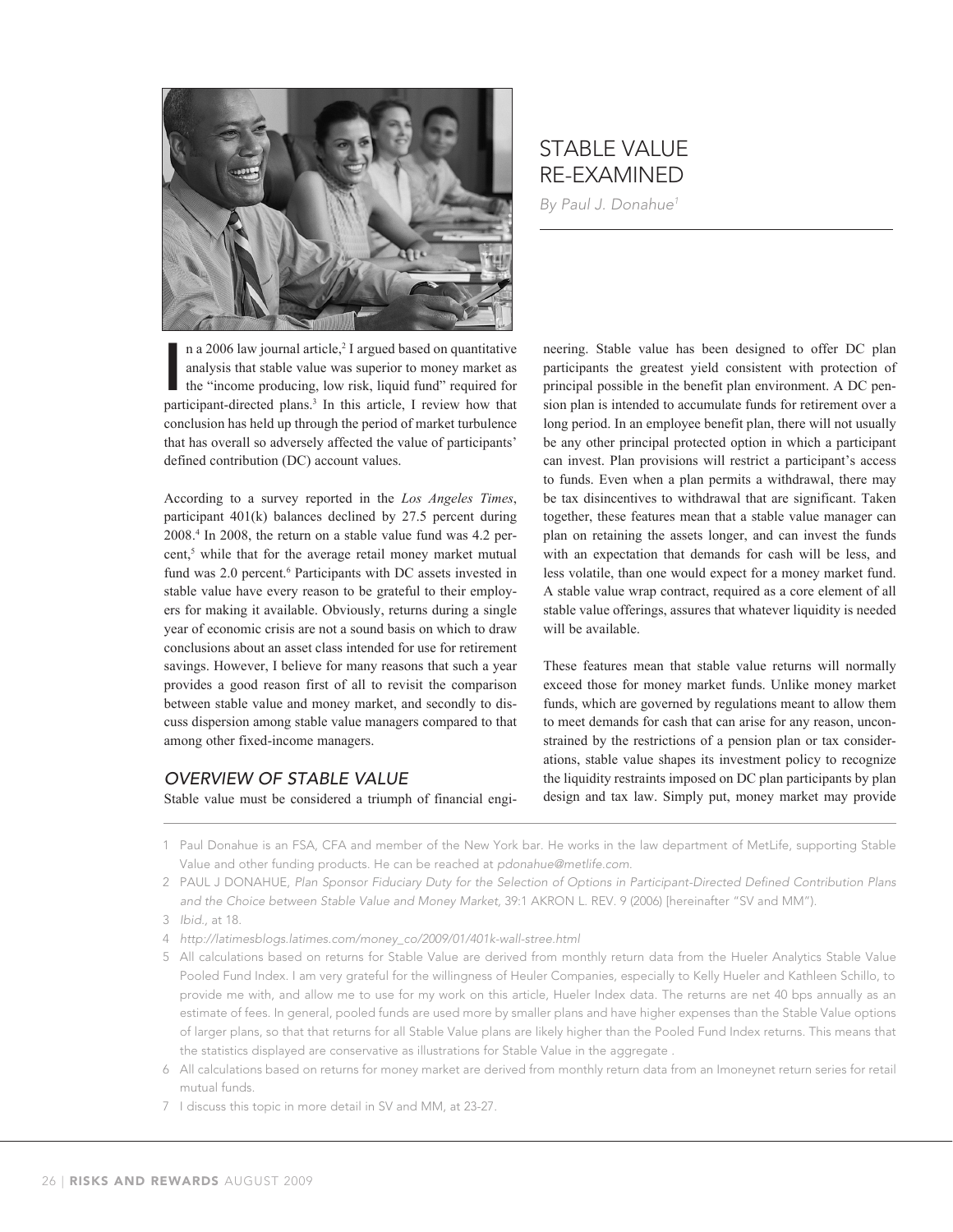| Quantitative Comparisons between Stable Value and Money Market |           |                                 |                       |                                             |  |  |  |  |  |  |  |  |  |
|----------------------------------------------------------------|-----------|---------------------------------|-----------------------|---------------------------------------------|--|--|--|--|--|--|--|--|--|
|                                                                | <b>SV</b> | Annualized Returns<br><b>MM</b> | Return SV/MM<br>Ratio | Accumulations of \$100/month<br>SV/MM ratio |  |  |  |  |  |  |  |  |  |
| 15 Years                                                       | 5.2%      | 3.6%                            | 142.7%                | 112.2%                                      |  |  |  |  |  |  |  |  |  |
| 10 Years                                                       | 4.7%      | 2.9%                            | 161.5%                | 110.3%                                      |  |  |  |  |  |  |  |  |  |
| 5 Years                                                        | 4.1%      | 2.9%                            | 141.8%                | 103.1%                                      |  |  |  |  |  |  |  |  |  |

more liquidity than a DC plan will normally need, resulting in a significant yield penalty relative to stable value products.<sup>7</sup>

## *QUANTITATIVE COMPARISONS BETWEEN STABLE VALUE AND MONEY MARKET8*

The table above presents comparisons between stable value returns and the resulting accumulations and those for money market.

The differences with respect to retirement income between stable value and money market accumulations are significant. A payment of \$250 per month made from a 15-year stable value accumulation that continues to pay interest at the 15-year stable value return would not be exhausted until the152<sup>nd</sup> month. A payment of \$250 per month made from a 15-year money market accumulation that continues to pay interest at the 15-year money market return would be exhausted in the 119<sup>th</sup> month.<sup>9</sup>

## ulting in **STABLE VALUE MANAGERS COMPARED TO** e value products.<sup>7</sup> FIXED INCOME MANAGERS GENERALLY

The table on page 28 presents comparisons of the percentile VE COMPARISONS BETWEEN performance of stable value, intermediate and core fixed income **JE AND MONEY MARKET<sup>8</sup>** managers. The returns are not strictly comparable, because the sents comparisons between stable value returns stable value returns are crediting rate returns, which, as noted in cumulations and those for money market. The table on page 28, reflect market value gains and losses over time in the credited rates, not market value total returns, while time in the credited rates, not market value total returns, while th respect to retirement income between sta-<br>the returns for intermediate and core managers are current market value total returns.

continues to pay interest at the 15-year stable The operation of the crediting rate formula smoothes stable value returns and will also smooth out year-to-year variations in manager performance. The one year numbers therefore say very little in fact about comparative dispersion, though they say a great deal about why participant satisfaction with stable value is currently so great!

CONTINUED ON PAGE 28

8 See note 5 above.

<sup>9</sup> Some might consider the case of the Lehman Brothers Stable Value Fund a counterexample. The speed of the demise of Lehman Brothers gave some of Lehman's Brothers Stable Value wrap providers a contractual basis to give notice that they would not provide wrap protection for certain categories of withdrawals. Under the accounting guidance for Stable Value, AAG INV-1, this required the write down to market of the assets covered by those contracts, which resulted in write-down for the whole fund of 1.7%. *See http://www.pionline.com/article/20090511/REG/905119993.* Even in this extreme case, the 2008 return for the Lehman Stable Value Fund was 2.0%, equal to the average retail money market fund return for 2008.